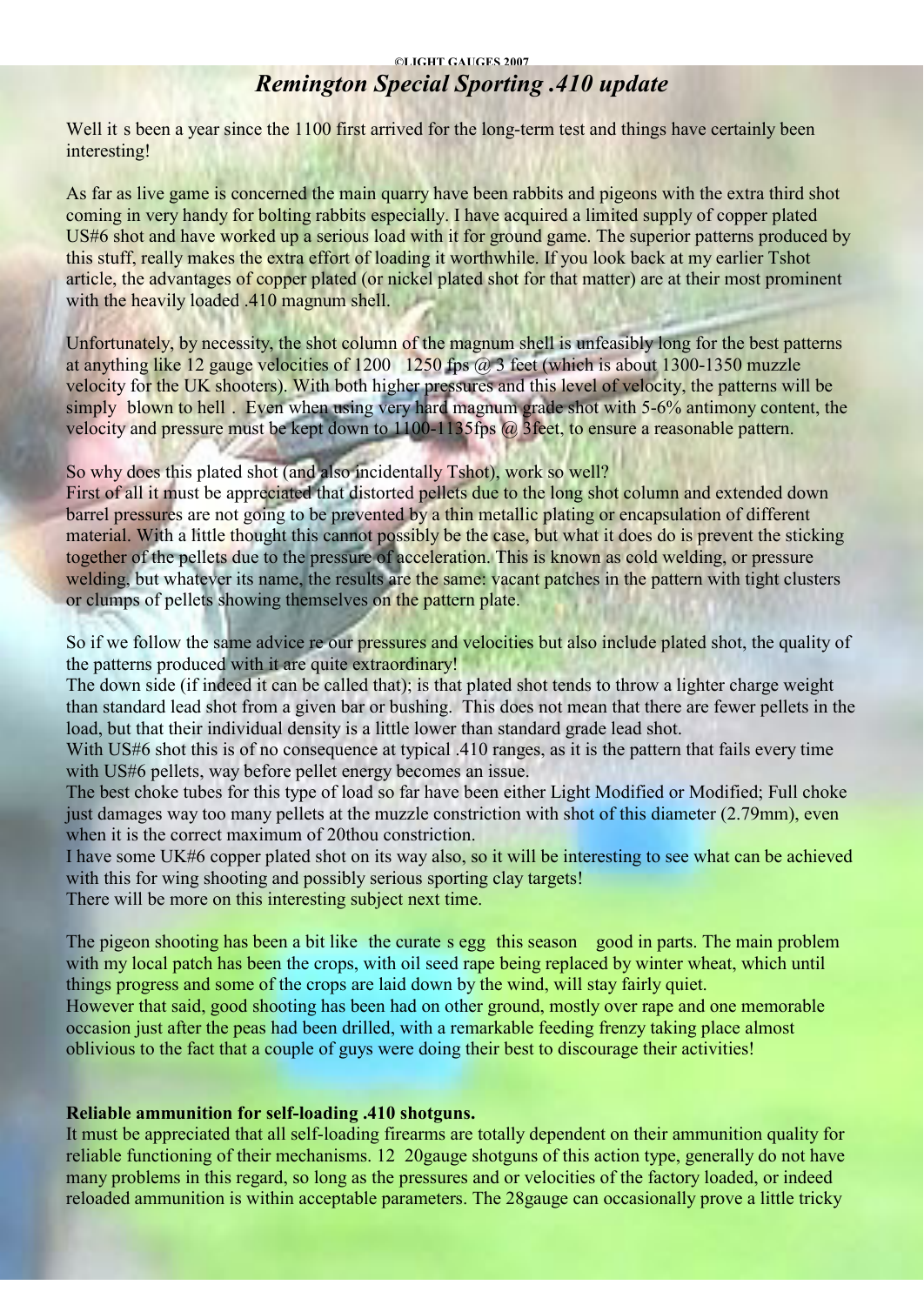with some case types when reloading, but it is the .410 gauge that raises the bar significantly with regards to ammunition performance, and case construction quality requirements.

The most reliable functioning heavier factory loaded shells so far tested from the cycling point of view have been the Fiocchi 19.5 gram, Mirage 19.5gram, Federal 11/16oz, Remington 11/16oz and Winchester 11/16oz. Other loads can and do work OK, but these tend to be the ones that use the Fiocchi compressed paper base wad case, which generally has a red plastic 76mm tube.

EG Polywad and the Estate brand loads both use the Fiocchi 76mm (3inch) case with paper base wad.

**Extraction and ejection problems with some Factory loads depending on case & load types.**

The US made cases are designed to cope with the extra duty placed upon them by the extractor claw of both self-loaders and pumps. Sadly this is not the case with a few other European types of case, with a plastic base wad. The worst offenders are heavily loaded 76mm full-length cases with plastic base wads, a rolled crimp, short type cup wads, a higher velocity than usual and top end pressures, that are both higher at the breech and more sustained down the barrel.

The problems stem from the inability of the case components to remain in one assembled piece after firing. In fairness to the case manufacturers, it is mostly the necessarily generous dimensions of the chamber of these type of guns that causes most of the trouble. The higher the pressures and velocity of these loads, the greater will be the incidence of this problem. The plastic tube generally remains in the chamber, with the base wad and metal head together with the primer ejecting normally. The grip of the case head onto the tube is considerably reduced by the greater expansion into the larger opening of the self-loading chamber.

Additionally the residual pressure in the bore tends to be at a higher level than ideal when the action tries to eject the shell, which has expanded fully and is still gripping the end of the chamber by the cone rather more than necessary.

This might be cured by bleeding off more of the gas used to cycle the action by purchasing a spare gas piston ring and modifying it, much in the manner of a 4cycle piston ring until a larger ring gap and reliable functioning has been achieved. However, this part would have to be removed and the standard component replaced so as to regain proper functioning with other types of satisfactory ammunition. I will investigate the possibility of obtaining another part and will report back on the results after the modifications.

Another possibility that might help along side this method, is the spraying of all factory loads of this type with PTFE spray and allowing it to dry before use. This would probably alleviate the rather over zealous adhesion of the end of the plastic tube to the chamber walls at the point of ejection.

The slightly shorter 73mm cases (generally either Cheddite or Fiocchi) as used by Eley, Gamebore & Express, do not suffer as readily with the sticking of the case mouth in the end of the chamber, but mostly due to the powders used and load velocity and pressure levels not all types of these shells offered from each manufacturer will cycle the action. Generally the loads that use the slow burning ball powder such as Vectan SP3 will have sufficient pressure at the gas port location to operate the action. The special reduced velocity sub sonic 9/16oz (16gram) loads, with faster burning powders, generally will not do so. With 2.5 inch shells, again it is the 1/2oz loads that utilize slow burning powders in the SP3/ H110/2400/H-4227 range that cycle the action reliably.

#### **Reloaded shells:**

Firstly all US shell types and Fiocchi paper base wad cases will cycle reliably when resized and reloaded with normal loads.

However, the incidence of problematic ejection and extraction with satisfactorily cycling factory loaded cases when reloaded after their first firing, has indeed been perplexing.

The main example of these problems to date has been with the extremely popular (in the UK at least) dark green Fiocchi cases. Clearly as these loads make up the vast majority of empties available for practical reloading with a six star crimp, a load that will cycle reliably with these cases is very desirable.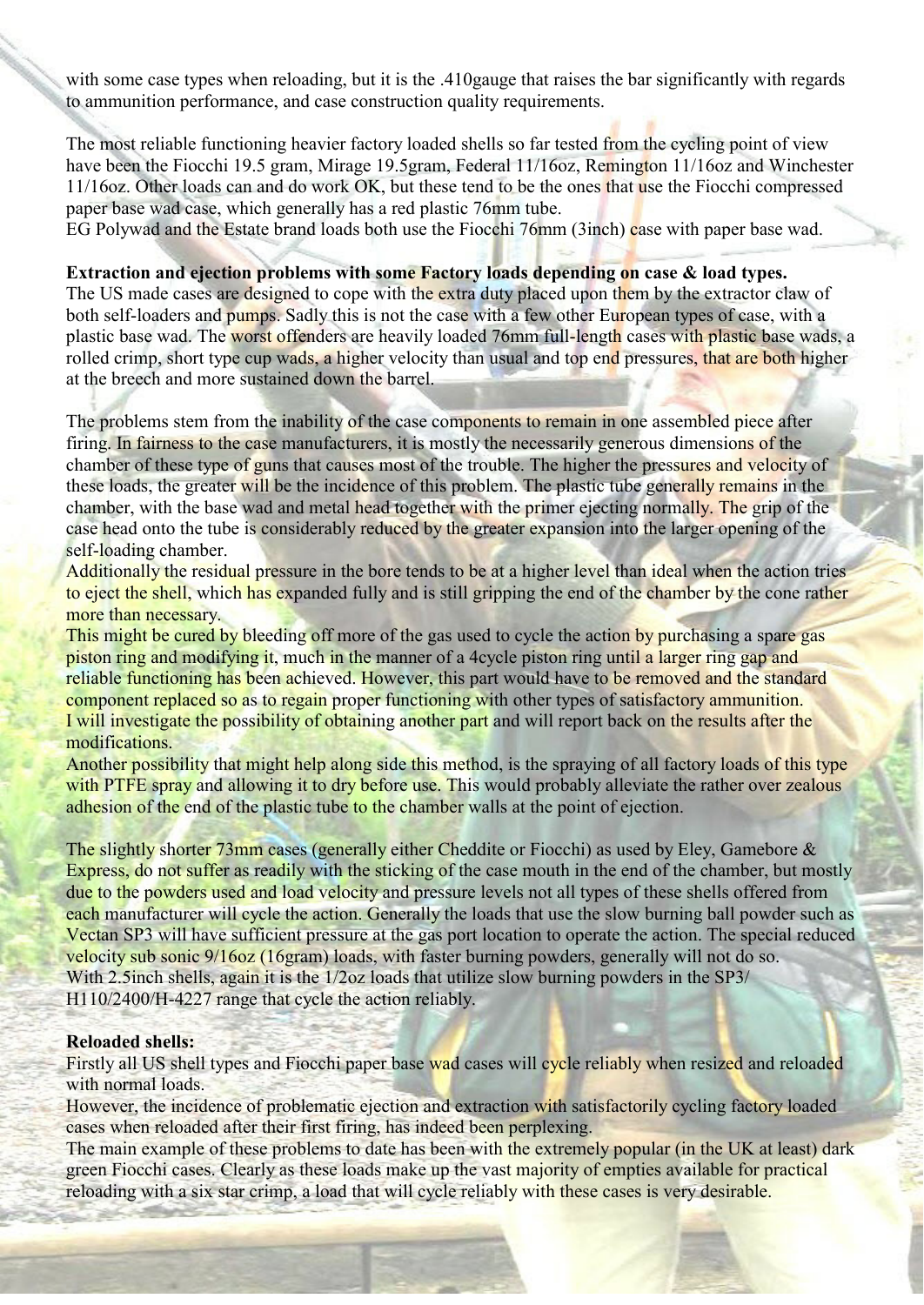## **©LIGHT GAUGES 2007**

They have a plastic base wad in most cases, but occasionally they will be found to have a one-piece type plastic tube construction (not however the compression formed type) with the metal head forced over it, followed by the insertion of the primer.

Again, we have to work up a load that retains sufficient pressure as the shot charge passes the gas port to operate the action satisfactorily, has sufficient velocity to ensure adequate pellet energy downrange, and will allow the case to remain intact to allow reliable extraction and ejection.

## **Improving the robustness of the shell casing: with a MEC 6000 Junior reloading machine.**

The first consideration is the resizing of the case. As the chamber of the 1100 is more generous in its dimensions than the average over and under shotgun, there are a number of avenues that can pave the way to improved cycling reliability.

Fitting slightly smaller diameter primers to a once fired shell casing:

The old trick of placing the shell in the repriming station without a new primer in place, and applying pressure to the base wad works well. It squashes the base wad and closes up the available space for the primer. After a little practice the required amount of pressure on the base wad to reduce the primer pocket sufficiently will become second nature.



Care must be taken not to overdo this operation, but if this has gone too far, in most instances, the primer pocket can be opened up again safely by using a fired primer of the new type to be loaded. Place the fired primer in the repriming station and fit into the modified casing; this may require some pressure if the squashing operation has been over zealous. The fired primer can then be removed by a further operation of the resizing station. This is all that is required when using an over and under or side by side type of shotgun to retain the smaller type of primer.

A good example of this width incompatibility is the once fired Fiocchi case fitted as standard with the Fiocchi F615 or 616 primer, which tend to be a little larger in diameter than most other primers\*. If the reloaded wishes to fit a Cheddite 209 (CX2000/CX50etc) type with the slightly smaller diameter the previous method is recommended to prevent high pressure gas leakage when fired.

\*The UEE G primer has the largest diameter of all in regular use, and shell casings factory fitted with these types will have to be treated with this method to allow sufficient purchase of the new smaller diameter primers.

**After the Squashing Operation The primer Pocket is Reduced in Effective Diameter Which After Further Resizing Allows the Use of a Smaller Diameter Primer Without Gas Leakage**

*NB This special treatment of hulls to reduce the primer pocket size is essential when using a self- loader or pump action .410 to prevent possible displacement of the smaller sized primer after firing.*

If the reloaded shells are to be used in a conventional gun such as a Stack barrel (over and under) or Double (side by side), it is important to run the reduced primer pocket shell casing through the resizer again, after the controlled squashing of the base wad, to make sure that any slight bulges of the metal head etc that might prevent smooth chambering of the finished shell have been ironed out.

**Special treatment for European shell casings for use only in the self-loading or pump .410.** As the chamber of these gun types is tapered to allow reliable entry of the new shell being loaded, the once fired hull need not be resized in the same manner as for other gun types.